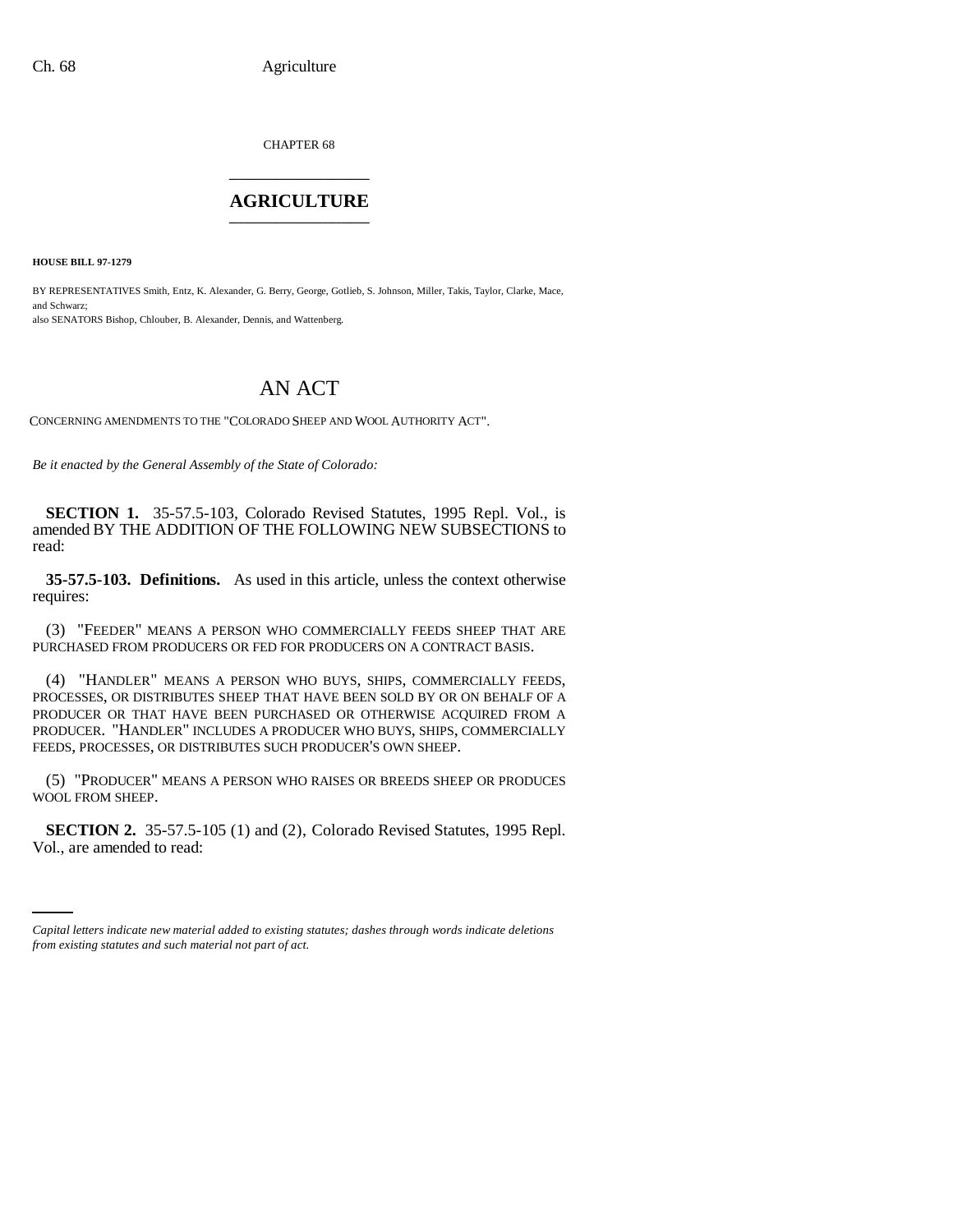Agriculture Ch. 68

**35-57.5-105. Colorado sheep and wool board - creation.** (1) The powers of the authority shall be vested in the Colorado sheep and wool board, which is hereby created, which shall be composed of nine TWELVE members and nine TWELVE alternates who raise, breed, and grow, OR FEED sheep and wool or lambs for sheep production.

(2) The board members and alternates shall be appointed from the following districts:

(a) Three members and their alternates ONE MEMBER AND AN ALTERNATE from an area comprising the counties of Eagle, Garfield, Grand, Jackson, Moffat, Pitkin, Rio Blanco, and Routt, which shall be known as district 1;

(b) Three members and their alternates ONE MEMBER AND AN ALTERNATE from an area comprising the counties of Delta, Gunnison, Mesa, Montrose, Ouray, and San Miguel, which shall be known as district 2;

(c) One member and an alternate from an area comprising the counties of Archuleta, ALAMOSA, CONEJOS, COSTILLA, Dolores, Hinsdale, La Plata, MINERAL, Montezuma, RIO GRANDE, SAGUACHE, and San Juan, which shall be known as district 3;

(d) One member and an alternate from an area comprising the THOSE counties  $\sigma f$ Alamosa, Conejos, Costilla, Mineral, Rio Grande, and Saguache, NOT IN DISTRICTS 1 TO 3, which shall be known as district 4.

(e) One member and an alternate from an area comprising those counties not in districts 1 to 4, which shall be known as district 5 TWO MEMBERS AND THEIR ALTERNATES, APPOINTED FROM THE STATE AT LARGE, WHO ARE ACTIVELY ENGAGED IN THE COMMERCIAL FEEDING OF SHEEP.

(f) SIX MEMBERS AND THEIR ALTERNATES WHO ARE ACTIVELY ENGAGED IN SHEEP PRODUCTION OR COMMERCIAL FEEDING WILL BE APPOINTED AT LARGE. ALL APPOINTMENTS FROM THIS GROUP WILL BE MADE SO THAT THE NUMBER OF FEEDERS AND PRODUCERS ON THE BOARD REFLECTS THE PERCENTAGE OF FEES PAID BY THE FEEDERS AND THE PRODUCERS. THE SELECTION OF AT-LARGE PRODUCER MEMBERS SHALL ALSO BE A REFLECTION OF THE PROPORTION OF FEES PAID BY PRODUCERS IN EACH DISTRICT WITHIN THE STATE.

**SECTION 3.** 35-57.5-107 (1), Colorado Revised Statutes, 1995 Repl. Vol., is amended to read:

**35-57.5-107. Terms of members and alternates.** (1) The members and alternates of the Colorado sheep and wool board who are in office on July 1, 1993, shall constitute the original board of the sheep and wool authority, and their initial terms on the sheep and wool board shall end at the same time as the terms to which they were appointed on the Colorado sheep and wool board prior to July 1, 1993. THE APPOINTMENTS OF MEMBERS AND ALTERNATES TO THE COLORADO SHEEP AND WOOL BOARD SHALL BE MADE ON OR BEFORE JULY 1, 1997. FOUR MEMBERS SHALL BE APPOINTED FOR TERMS OF ONE YEAR, FOUR MEMBERS SHALL BE APPOINTED FOR TERMS OF TWO YEARS, AND FOUR MEMBERS SHALL BE APPOINTED FOR TERMS OF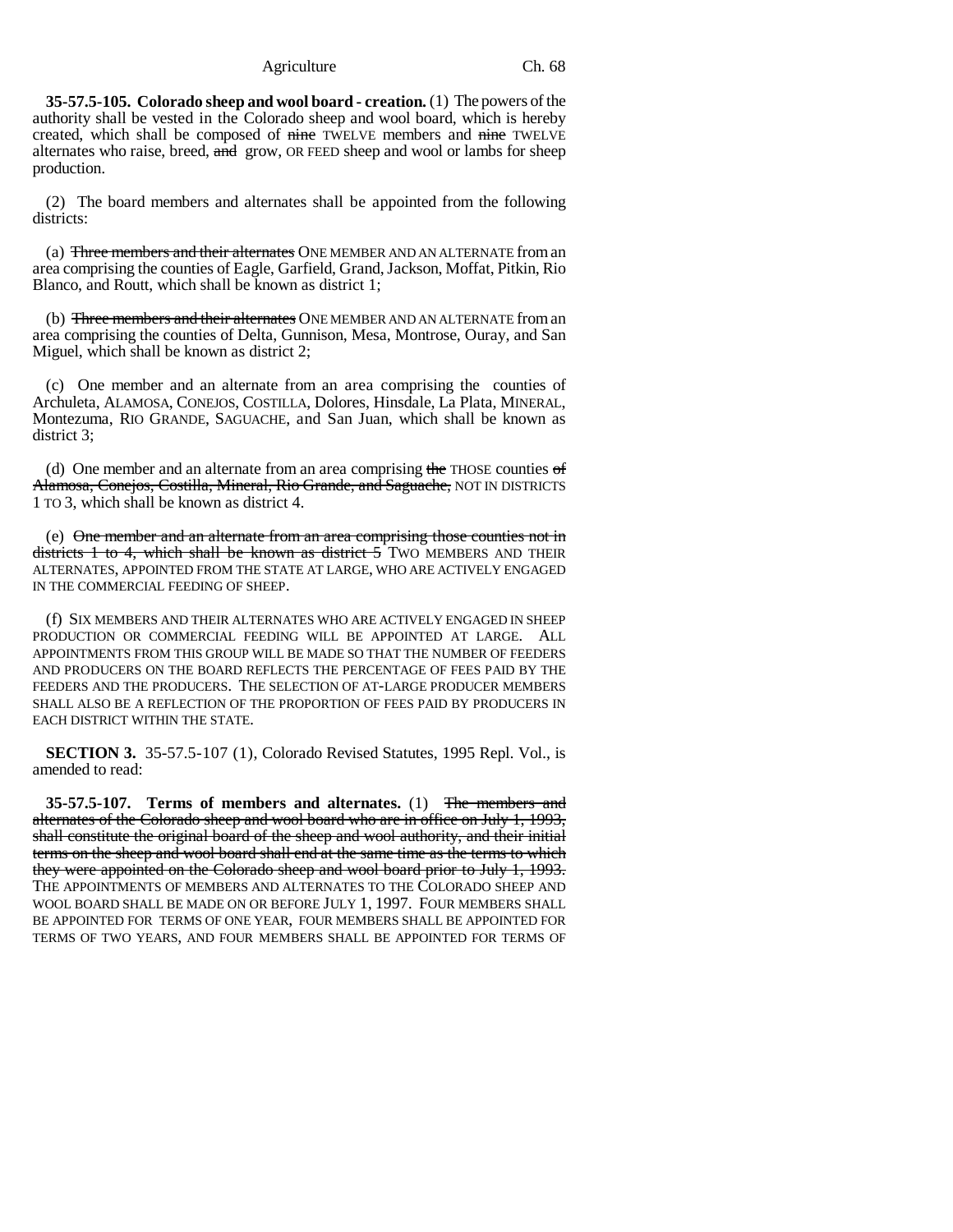## Ch. 68 Agriculture

THREE YEARS. THEREAFTER, ALL APPOINTMENTS SHALL BE FOR THREE-YEAR TERMS.

**SECTION 4.** 35-57.5-116 (1), (2), and (3), Colorado Revised Statutes, 1995 Repl. Vol., are amended, and the said 35-57.5-116 is further amended BY THE ADDITION OF A NEW SUBSECTION, to read:

**35-57.5-116. License fee - expenditure of funds.** (1) The board shall determine the amount of assessment per head of sheep upon which the annual license fee provided for in section 35-57.5-113 (2) shall be computed. The amount of such assessment shall not exceed twenty-five FIFTY cents per head of sheep and shall be set by the board by November 1 of the year prior to the calendar year the license fee is to be charged. IN ANY CALENDAR YEAR, THE FEE SHALL NOT INCREASE BY MORE THAN FIVE CENTS OVER THE AMOUNT ASSESSED AT THE END OF THE IMMEDIATELY PRECEDING CALENDAR YEAR.

(2) The board shall obtain, by November 1 of each year, a certified true copy of the federal government's agricultural stabilization and conservation service list containing the names and addresses of sheep owners in the state and the number of sheep which were shorn and for which such federal payments were received during the year prior to the year the amount of such assessment is submitted to the authority. ALL PRODUCERS AND COMMERCIAL FEEDERS OF SHEEP IN THE STATE SHALL PAY THE LICENSE FEE FOR EACH SHEEP MARKETED; EXCEPT THAT NO FEE SHALL BE COLLECTED ON ANY SHEEP FED IN THE STATE FOR A PERIOD OF LESS THAN THIRTY DAYS. THE FEE SHALL BE COLLECTED FROM SUCH PRODUCERS AND FEEDERS BY HANDLERS, WHO SHALL REMIT THE PROCEEDS TO THE AUTHORITY. THE FEE SHALL BE PAYABLE UPON EACH TRANSFER OF THE SHEEP OR OF ANY RIGHT, TITLE, OR INTEREST THEREIN.

(2.5) (a) THE OPERATORS OF FEEDLOTS, SLAUGHTERHOUSES, PACKING PLANTS, AND LIVESTOCK AUCTION MARKETS SHALL DEDUCT FROM THE PROCEEDS OF SALE OWED BY THEM TO THE OWNERS OF SHEEP HANDLED AT SUCH FACILITIES, AND SHALL PROMPTLY REMIT TO THE AUTHORITY, THE FEES PAYABLE UNDER THIS SECTION. EACH PAYMENT PURSUANT TO THIS SUBSECTION (2.5) SHALL BE ACCOMPANIED BY A LIST OF THE NAMES AND ADDRESSES OF THE SHEEP OWNERS ON WHOSE BEHALF THE PAYMENT IS MADE AND THE NUMBER OF SHEEP MARKETED BY EACH SUCH OWNER.

(b) WHEN THE OPERATOR OF A FEEDLOT, SLAUGHTERHOUSE, PACKING PLANT, OR LIVESTOCK AUCTION MARKET SENDS OR GIVES ANY WRITTEN STATEMENT TO AN OWNER OF SHEEP OR TO SUCH OWNER'S AGENT RELATING TO THE PROCEEDS OWING TO THE OWNER, THE OPERATOR SHALL INCLUDE A STATEMENT OF THE AMOUNT DEDUCTED FROM SUCH PROCEEDS PURSUANT TO PARAGRAPH (a) OF THIS SUBSECTION  $(2.5)$ .

(3) The sheep and wool board shall require each owner of sheep who received such federal payments to pay said license fee. The license fee shall be computed by multiplying the assessment per head of sheep by the number of sheep shorn as reflected in such list. A PRODUCER OR FEEDER WHO, BY VIRTUE OF HIS OR HER ACTIVITIES OR CIRCUMSTANCES, BECOMES A HANDLER AS DEFINED IN SECTION 35-57.5-103 (4) OR WHO SELLS, SHIPS, OR OTHERWISE DISPOSES OF SHEEP TO A PERSON NOT SUBJECT TO THIS ARTICLE SHALL FORTHWITH REMIT TO THE AUTHORITY AN AMOUNT EQUAL TO THE AMOUNT OF FEES THAT WOULD OTHERWISE HAVE BEEN PAYABLE UNDER SUBSECTION (2) OF THIS SECTION.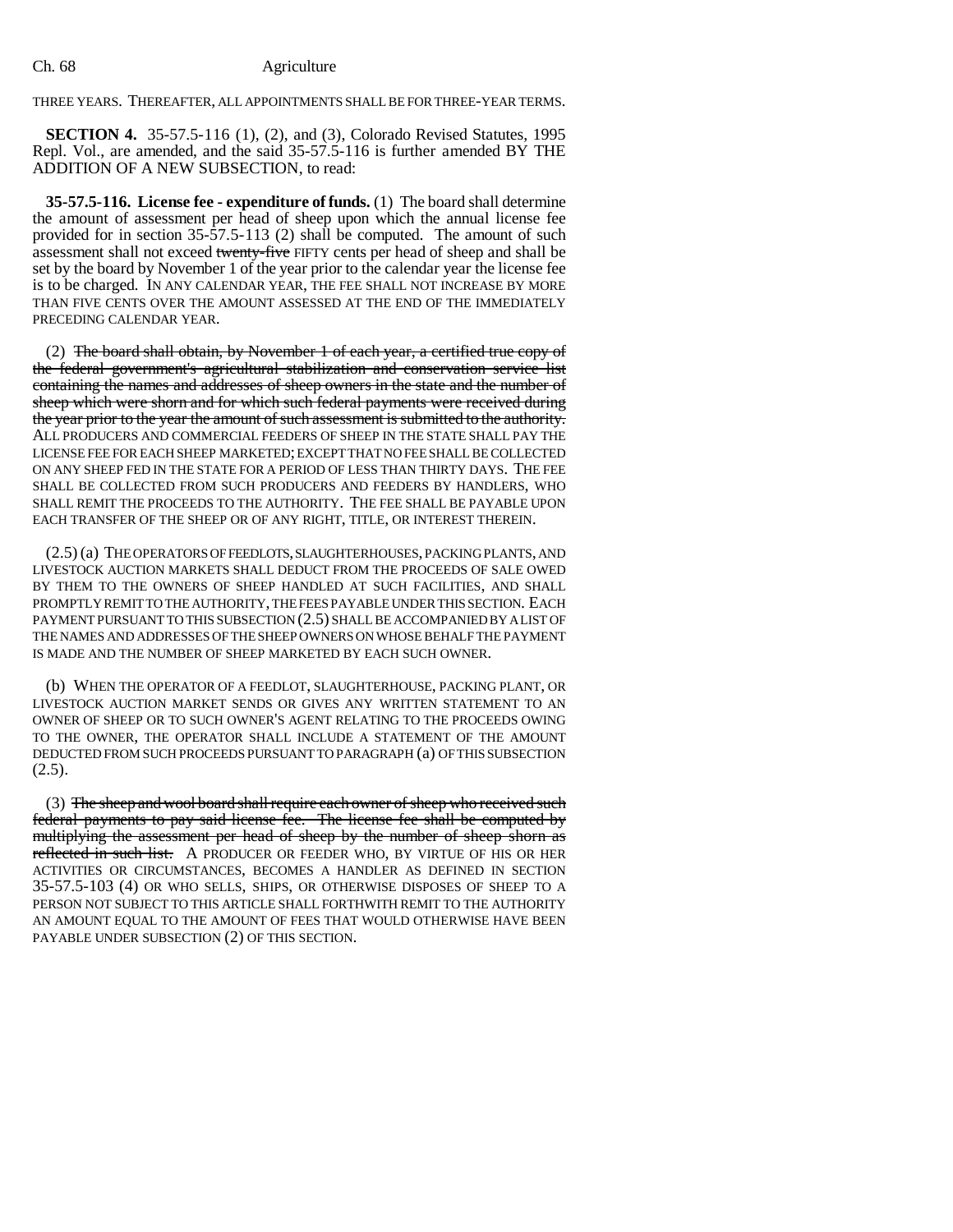**SECTION 5.** 35-57.5-117, Colorado Revised Statutes, 1995 Repl. Vol., is amended to read:

**35-57.5-117. Acts constituting violation.** It is a violation of this article for any person to fail to pay OR REMIT TO THE AUTHORITY an assessment pursuant to section 35-57.5-116 OR TO KNOWINGLY FALSIFY ANY DOCUMENT FURNISHED IN CONNECTION WITH SUCH A PAYMENT OR REMISSION.

**SECTION 6.** 35-57.5-119 (2), Colorado Revised Statutes, 1995 Repl. Vol., is amended to read:

**35-57.5-119. Refunds.** (2) Any SHEEP PRODUCER OR lamb feeder who has paid an assessment as required by section 35-57.5-116 shall be entitled to a prompt refund of seventy-five percent of such assessment from the board. Claim for refund shall be made to the board within ten THIRTY days after the date of payment of the assessment or ten THIRTY days after the due date of the assessment, whichever is earlier LATER, on a form furnished by the board.

**SECTION 7.** 35-40-104 (1), (2), and (3), Colorado Revised Statutes, 1995 Repl. Vol., are amended to read:

**35-40-104. Predatory animal control license fee on sheep - creation of** predatory animal fund. (1) To carry out the provisions of sections 35-40-101 to 35-40-106, there shall annually be imposed a predatory animal control license fee on sheep, except those in feedlots, as provided in this section. The Colorado sheep and wool board, created by article 57.5 of this title, shall annually determine the total cost of carrying out the provisions of said sections during the following year.

(2) It is the responsibility of the Colorado sheep and wool board to provide the commissioner, by November 1 of each year, a certified true copy of the federal government's agricultural stabilization and conservation service list containing the names and addresses of, and the number of sheep, except those in feedlots, shorn by sheep owners in the state who received producer payments from the federal government during the previous calendar year. Based on the total number of sheep in the state for which such federal payments were received and on the total cost to carry out the provisions of sections 35-40-101 to 35-40-106 during the following year, the Colorado sheep and wool board shall determine the assessment to be imposed on each head of sheep, except those in feedlots, and shall notify the commissioner of the amount of such assessment, which assessment shall not exceed twenty-five cents per head. The assessment per head shall be adjusted downward by the number of months any sheep were herded or grazed in another state and for which a predator control tax was paid during the previous year as indicated by proof of payment of the predator control tax from another state. To determine the license fee due from each sheep owner on the federal list, the commissioner shall multiply the assessment per head by the number of sheep, except those in feedlots, for which the sheep owner received such federal payments as indicated by the federal list.

(3) When collected, said license fees ANY MONEYS COLLECTED AND CREDITED PURSUANT TO THIS SECTION shall be transmitted to the state treasurer, who shall credit the same to a separate fund known as the predatory animal fund, which fund is hereby created. Such fund shall be administered by the department of agriculture for the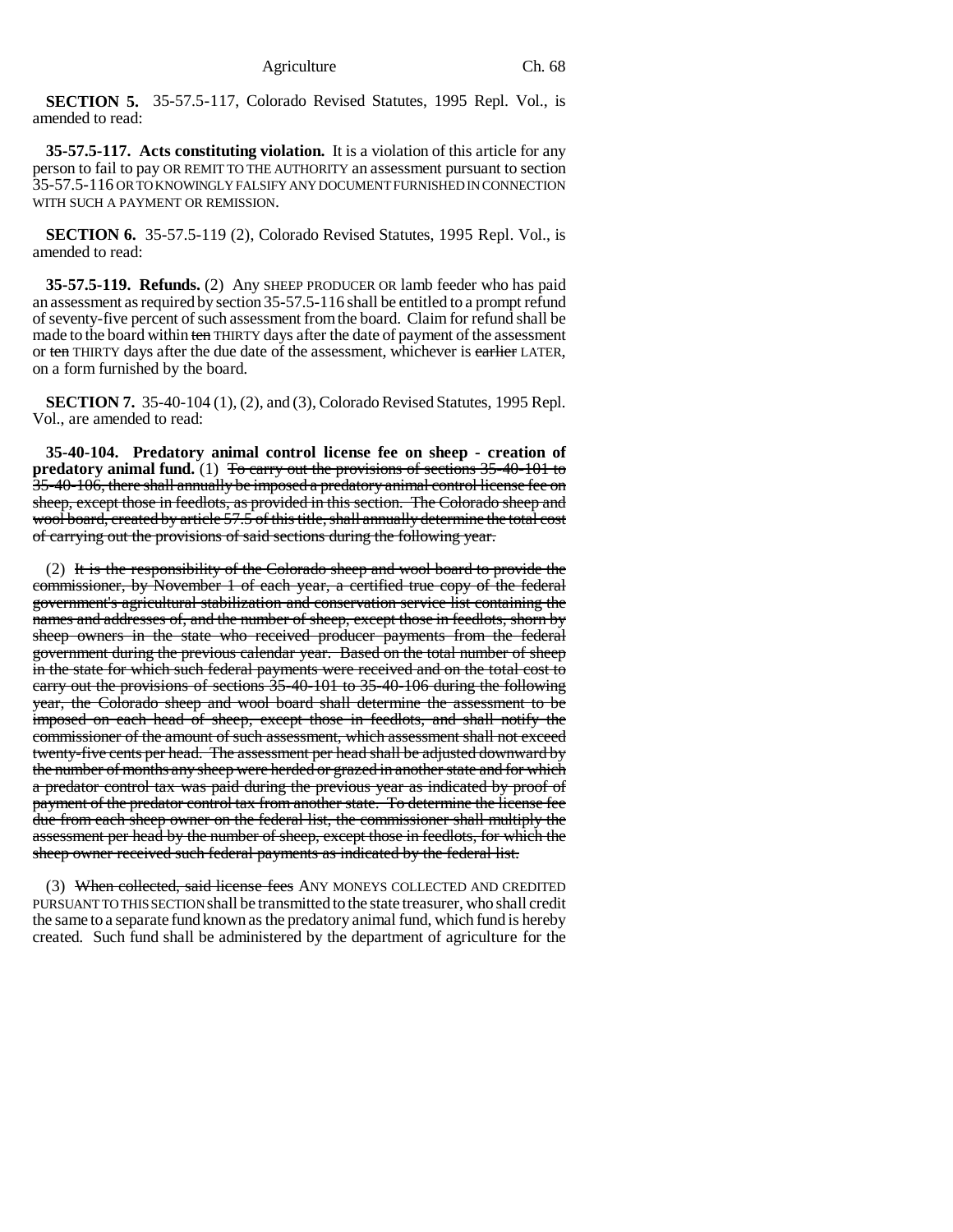## Ch. 68 Agriculture

purposes set forth in sections 35-40-101 to 35-40-106 until exhausted.

**SECTION 8.** 35-40-114, Colorado Revised Statutes, 1995 Repl. Vol., is repealed as follows:

**35-40-114. Acts constituting violation.** It is a violation of this part 1 for any person to fail to pay an assessment pursuant to section 35-40-104.

**SECTION 9.** 35-40-115 (1), (2), and (3), Colorado Revised Statutes, 1995 Repl. Vol., are repealed as follows:

**35-40-115. Enforcement.** (1) The commissioner shall be responsible for the enforcement of this part 1.

(2) Any assessment levied in such specified amount as may be determined by the commissioner pursuant to the provisions of section 35-40-104 shall constitute a personal debt of every person so assessed and shall be due and payable to the commissioner when payment is called for by the commissioner.

(3) Upon the failure of such person to pay any such assessment upon the date determined by the commissioner, the commissioner may recover such amount plus costs and attorney fees by action in any court of competent jurisdiction.

**SECTION 10.** 35-40-204 (1) (a), Colorado Revised Statutes, 1995 Repl. Vol., is amended to read:

**35-40-204. Establishment of program - continuance or discontinuance license fees.** (1) (a) The owners of at least fifty-one percent of the sheep, or the owners of at least fifty-one percent of the cattle, or the owners of at least fifty-one percent of both sheep and cattle acting jointly in the county, as shown by the assessment rolls of the last preceding assessment, and by the list of sheep owners receiving payments from the federal government during the last preceding calendar year provided by the local federal agricultural stabilization and conservation service office, may petition the board of county commissioners to establish a predatory animal control program as provided for in this part 2.

**SECTION 11.** 35-40-205 (1), Colorado Revised Statutes, 1995 Repl. Vol., is amended to read:

**35-40-205. License fee - expenditure of funds.** (1) To defray the expense of the protection afforded by a program established under the provisions of this part 2, the board of county commissioners of any county has the power to require all owners or persons in possession of any cattle, one year old or over, to pay a license fee not exceeding thirty cents per head of cattle so owned or possessed by him THE OWNER OR PERSON in the county or brought in from another county or state and herded or grazed in the county. The assessor shall ascertain, in addition to the regular assessment for taxation purposes, all cattle which will be one year old or over as of February 1 within the county in any year in which the program is in effect, and shall keep such information in a separate record from the regular assessment, and shall include any cattle that shall be brought into the county between February 1 and January 31 of the following year to be herded or grazed for any part of the year. The